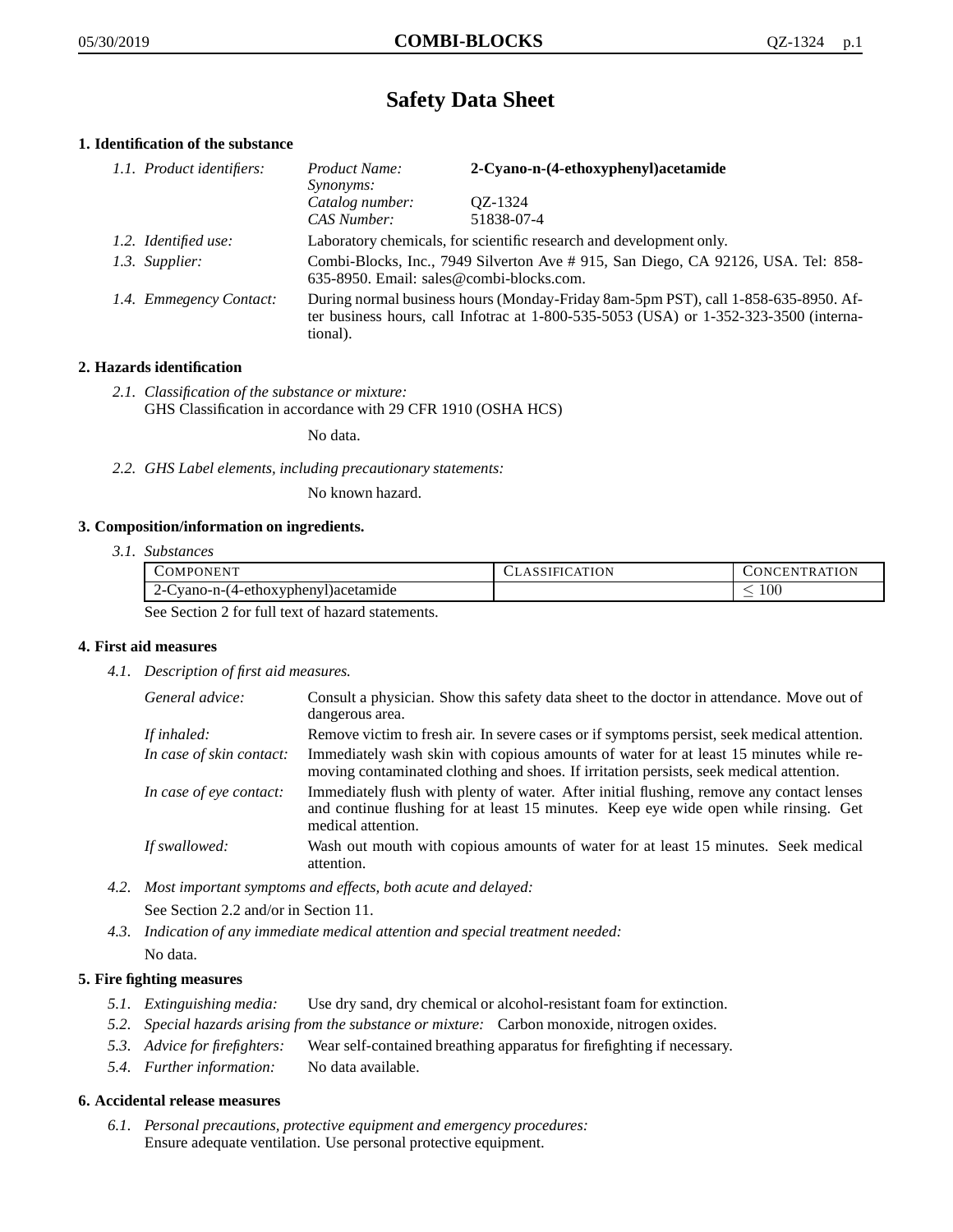- *6.2. Environmental precautions:* Should not be released into the environment. See Section 12 for additional ecological information.
- *6.3. Methods and materials for containment and cleaning up:* Sweep up or vacuum up spillage and collect in suitable container for disposal.
- *6.4. Reference to other sections:* Refer to protective measures listed in Sections 8 and 13.

# **7. Handling and storage**

- *7.1. Precautions for safe handling:* Avoid contact with skin and eyes. Avoid inhalation of vapour or mist. Keep away from sources of ignition - No smoking. Take measures to prevent the build up of electrostatic charge. For precautions see section 2.2.
- *7.2. Conditions for safe storage, including any incompatibilities:* Keep container tightly closed in a dry and well-ventilated place. Containers which are opened must be carefully resealed and kept upright to prevent leakage.
- *7.3. Specific end use(s):* Laboratory chemicals, for scientific research and development only.

# **8. Exposure Controls / Personal protection**

- *8.1. Control parameters:*
- *Components with workplace control parameters:* Contains no substances with occupational exposure limit values. *8.2. Exposure controls:*

*Appropriate engineering controls:* Ensure that eyewash stations and safety showers are close to the workstation location. Ensure adequate ventilation, especially in confined areas.

*Personal protective equipment:*

| Eye/face protection:    | Wear appropriate protective eyeglasses or chemical safety goggles as described by OSHA's<br>eye and face protection regulations in 29 CFR 1910.133 or European Standard EN166.                                                                                                                                         |
|-------------------------|------------------------------------------------------------------------------------------------------------------------------------------------------------------------------------------------------------------------------------------------------------------------------------------------------------------------|
| Skin protection:        | Handle with gloves. Gloves must be inspected prior to use. Use proper glove removal<br>technique (without touching glove's outer surface) to avoid skin contact with this product.<br>Dispose of contaminated gloves after use in accordance with applicable laws and good<br>laboratory practices. Wash and dry hands |
| <b>Body Protection:</b> | Complete suit protecting against chemicals, Flame retardant antistatic protective clothing.,<br>The type of protective equipment must be selected according to the concentration and<br>amount of the dangerous substance at the specific workplace.                                                                   |
| Respiratory protection: |                                                                                                                                                                                                                                                                                                                        |

Control of environmental exposure: Prevent further leakage or spillage if safe to do so. Do not let product enter drains.

# **9. Physical and chemical properties**

*9.1. Information on basic physical and chemical properties*

| (a)               | Appearance:                                   | No data  |
|-------------------|-----------------------------------------------|----------|
| (b)               | Odour:                                        | No data  |
| (c)               | Odour Threshold:                              | No data  |
| (d)               | pH:                                           | No data  |
| (e)               | Melting point/freezing point:                 | No date. |
| (f)               | Initial boiling point and boiling range:      | No data  |
| (g)               | Flash point:                                  | No data  |
| (h)               | Evaporatoin rate:                             | No data  |
| (i)               | Flammability (solid, gas):                    | No data  |
| (i)               | Upper/lower flammability or explosive limits: | No data  |
| $\left( k\right)$ | Vapour pressure:                              | No data  |
| (1)               | Vapour density:                               | No data  |
| (m)               | Relative density:                             | No data  |
| (n)               | Water solubility:                             | No data  |
| $\circ$           | Partition coefficient: n-octanol/water:       | No data  |
| (p)               | Auto-ignition:                                | No data  |
| (q)               | Decomposition temperature:                    | No data  |
| (r)               | Viscosity:                                    | No data  |
| (s)               | Explosive properties:                         | No data  |
| (t)               | Oxidizing properties:                         | No data  |